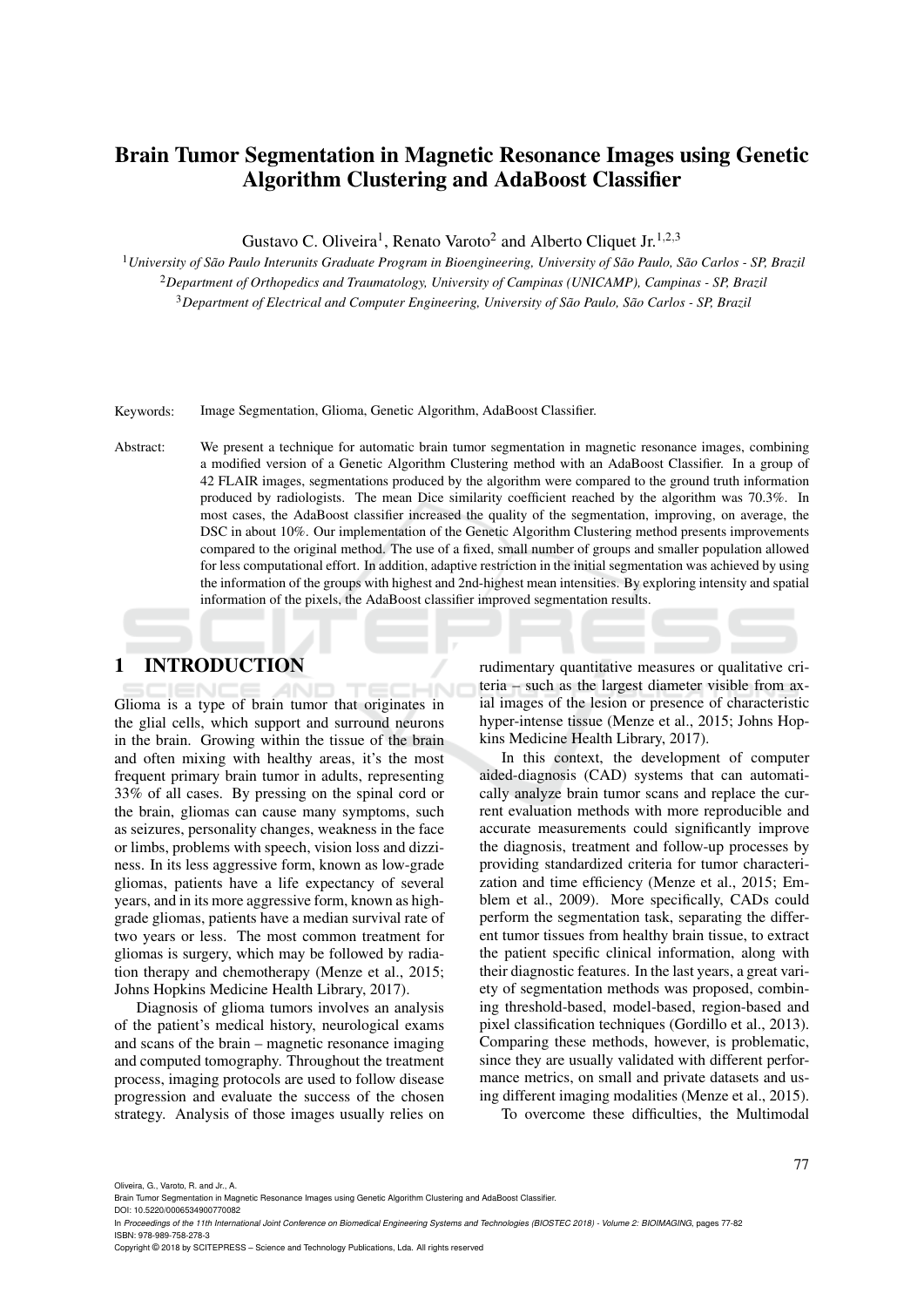

Figure 1: Flowchart of the algorithm.

Brain Tumor Image Segmentation (BRATS) challenge was organized. In this challenge, 20 state-ofart algorithms were applied to the same dataset and evaluated in three different tasks: segmentation of the "whole" tumor (including edema, non-enhancing solid core, active core and non-solid core), segmentation of the tumor "core" (including all classes except edema), and segmentation of the "active tumor" (containing only the "active core"). It was found that no single method ranked in the top five for all tasks different algorithms performed best for different subregions. The development of algorithms for brain tumor segmentation continues to attract interest of the research community (Menze et al., 2015).

Kole and Halder proposed an automatic method for brain tumor detection and isolation of tumor cells from magnetic resonance images (MRI) using a genetic algorithm-based clustering method (Kole and Halder, 2012). In this paper, an extension of their technique is presented, combining their clustering method with morphological operation, filters and an AdaBoost classifier.

### 2 MATERIALS AND METHODS

#### 2.1 Algorithm

The flowchart presented in Figure 1 gives an overview of the proposed technique, which operates as follows. First, pixels in the image are normalized and a 3x3x3 mean filter is applied. Non-background pixels are then selected and grouped into clusters according to their intensity values using the genetic algorithm (GA)-based clustering method (Kole and Halder, 2012).

Let *K* represent the number of clusters that the pixels of the image will be divided into. *K* ranges

from 2 to 5 - i.e. pixels will be divided into 2, 3, 4 and 5 clusters. In the GA-based clustering method, each chromosome of the population consists of *K* numbers, intensity values which represent the centers of each cluster. At each generation, a fitness function is computed in order to find and select the center values that best divide the pixels into *K* clusters by minimizing intra-cluster spread. The next generation is then created using mutation and cross-over processes. This is repeated through several iterations. Then *K* is increased, new chromosomes are generated and the evolutionary process is repeated. This continues until *K* reaches its final value. Finally, pixels are grouped using the most appropriate number of clusters, which is the one that minimizes the validity index (Kole and Halder, 2012). Overall, the method can be summarized in the following steps:

- 1. For each number of groups K, repeat steps 2 to 7.
- 2. Generate initial values of each chromosome of the population.
- 3. Calculate the fitness value of each chromosome.
- 4. Preserve the chromosome with highest fitness value found so far.
- 5. Select chromosomes using the Roulette Wheel algorithm.
- 6. Create chromosomes of the next generation through mutation and cross-over.
- 7. Until termination condition is reached, repeat steps 3 to 6.
- 8. Compute the clustering validity index for the fittest chromosome of all values of K.
- 9. Cluster pixels using the value of K that minimizes the validity index.

For more details, please refer to the original article (Kole and Halder, 2012).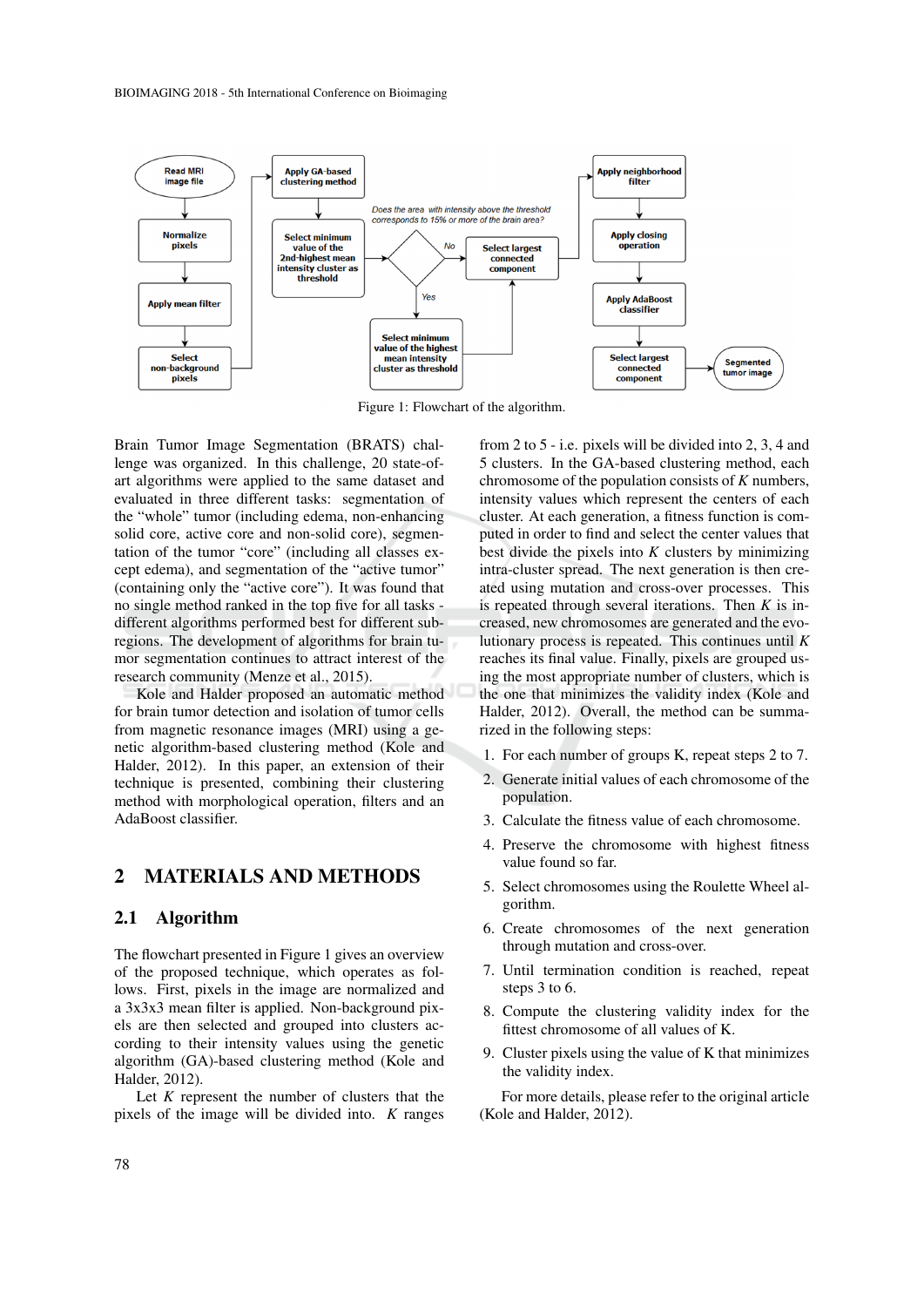After finding the clusters, thresholding is performed to obtain a binary image. Selection of the threshold value is based on the clusters: the first choice is to use the minimum value of the cluster with 2nd highest mean intensity. Pixels with intensity value above the threshold are marked as tumor (i.e. they're assigned the value "1"), whereas pixels with intensity value below the threshold are marked as background (i.e. they're assigned the value "0"). If the thresholding operation results in a segmentation that selects more than 15% of the area of the brain as tumor, then the first binary image is abandoned and the minimum value of the cluster with highest mean intensity is chosen as the threshold value. The threshold operation is repeated, producing a new binary image.

Once the binary image is produced, the program selects the largest connected component and applies to it a neighborhood filter. This filter computes, for each pixel, the number of tumor pixels that are 8 connected to it, i.e. the number of tumor pixels that touches one of the edges or corners of the pixel. If this number is 4 or more, then the current pixel is included. If it's 2 or less, the current pixel is excluded or not included in the tumor area (Gibbs et al., 1996; Sonka et al., 2014). Following the filtering step, holes in the segmented area are removed by applying the morphological closing operation iteratively, using a small disk as the structuring element.

Finally, an AdaBoost classifier is used to improve the segmentation. The AdaBoost algorithm is a technique used to create a strong, accurate classifier by combining weak classifiers, assumed to be better than random guessing in correctly classifying the data. For a training set of multidimensional data points, a classifier will assign to each data point a label, either +1 or -1. An exponential error function is used to rank all the weak classifiers based on the number of correct and incorrect classifications. AdaBoost proceeds by systematically extracting one classifier of the pool in each of the iterations, by focusing on the ones that can help with the misclassified data points. After extracting a weak classifier, AdaBoost assigns a weight to it. The stronger classifier is then given by the group of extracted weak classifiers combined with their assigned weights (Freund and Schapire, 1995; Schapire, 1999; Alpaydin, 2014).

In our method, the AdaBoost algorithm classifies pixels according to three features: intensity value and coordinates "x" and "y", which determine the pixel position in the slice. Preliminary class information, used as training data, is given by the binary image produced by the previous steps.

The AdaBoost classifier is applied one slice at a

time, from bottom to top. At each slice, the mean pixel intensity and standard deviation for healthy tissue and for tumor tissue are calculated. Nonbackground pixels are selected, and data features for each pixel are extracted. Since AdaBoost seems especially sensible to noise (Schapire, 1999; Alpaydin, 2014), pixels that present intensity values that are more than one standard deviation either above or below the mean are considered outliers and are excluded. The selected pixels are then used to train the classifier, building a model that will be used to classify pixels in the slice immediately above. This process continues until there are no more slices to be classified. The largest connected component is then selected, representing the final result of the segmentation process.

In summary, our method uses as basis for an initial segmentation the GA-based clustering method (Kole and Halder, 2012). Then, it refines the segmentation by applying the neighborhood filter, the morphological closing operation and the AdaBoost classifier.

The algorithm was implemented using MATLAB, from The Mathworks, Inc. Tests using MRI images were performed on a Windows 10 PC, 8 GB RAM, Intel(R) Core(TM) i7-5500U CPU @ 2.40 GHz.

#### 2.2 Image Dataset and Evaluation **Metric**

The proposed method was used to perform "whole" tumor segmentation of low-grade glioma tumors on tridimensional T2-weighted FLAIR images. These images, as well as the ground truth information, were extracted from the 2015 Multimodal Brain Tumor Image Segmentation Benchmark (BRATS) challenge database, which is the largest public dataset of its type, containing a great variety of cases. All of them were preprocessed in order to homogenize the data and remove the skulls, guaranteeing anonymization of the patients (Menze et al., 2015). Two images from the original database were excluded since the assumption that the largest component represents the tumor did not hold for them, resulting in a total of 42 test cases.

Ground truth information was constructed based on manual annotations performed by a team of trained radiologists (Menze et al., 2015). Segmentation results were compared to the ground truth information using the Dice similarity coefficient (DSC). The DSC is based on the computation of the area of overlap between segmented region and ground truth, and it is considered a very attractive metric because of its simplicity, being widely used for evaluation of segmentation algorithms. It is calculated using the following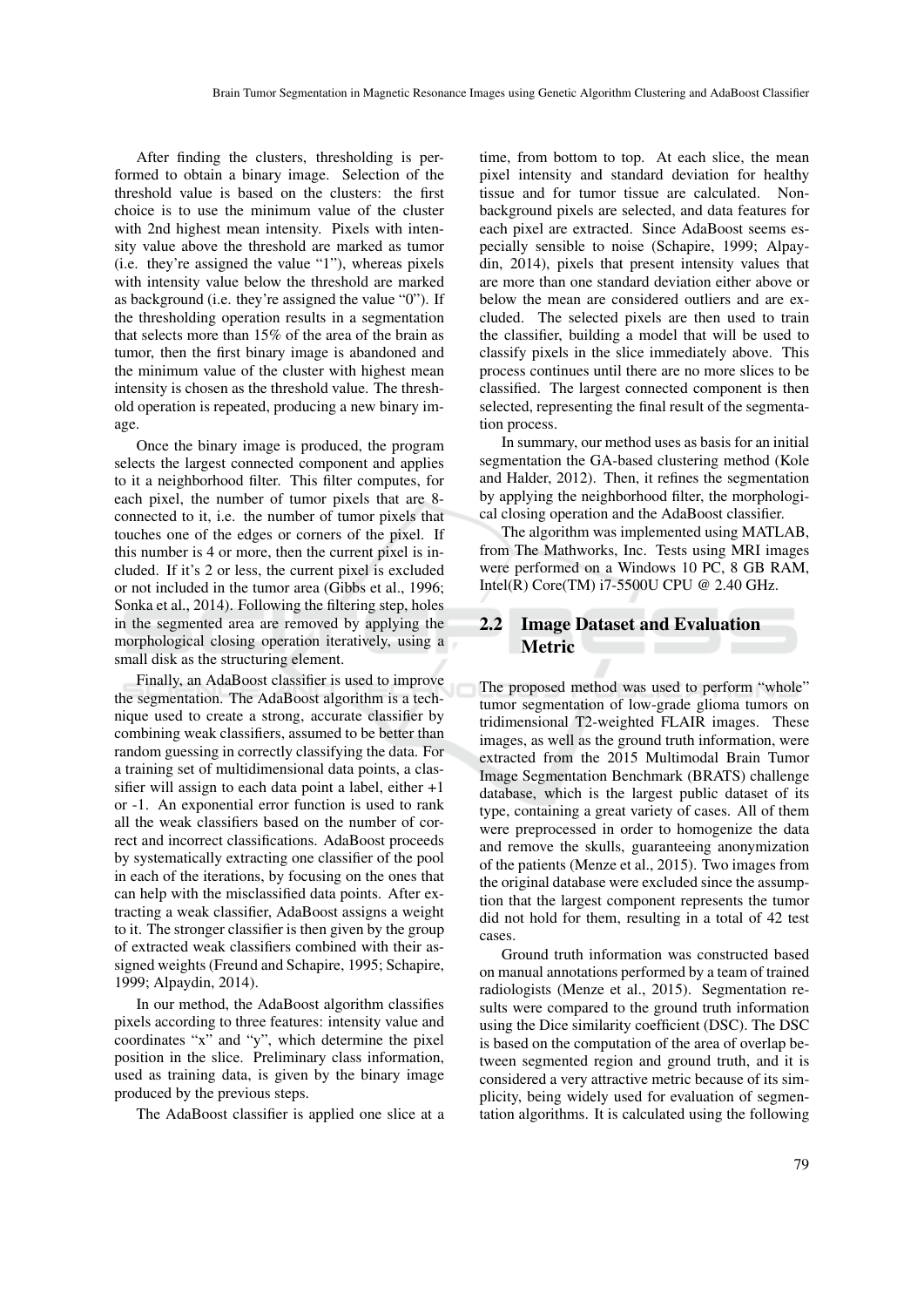| Case                     | <b>DSC</b> - Close | <b>DSC</b> - Final | Case                     | <b>DSC</b> - Close | <b>DSC</b> - Final |
|--------------------------|--------------------|--------------------|--------------------------|--------------------|--------------------|
| pat <sub>101</sub>       | 0.724426           | 0.814401           | pat325                   | 0.155660           | 0.697677           |
| pat103                   | 0.372215           | 0.796679           | pat330                   | 0.203043           | 0.562035           |
| pat109                   | 0.853468           | 0.811614           | pat346                   | 0.447613           | 0.537141           |
| pat130                   | 0.793343           | 0.419234           | pat351                   | 0.538680           | 0.743219           |
| pat141                   | 0.857224           | 0.807989           | pat387                   | 0.029067           | 0.132889           |
| pat152                   | 0.912758           | 0.735904           | pat <sub>393</sub>       | 0.461802           | 0.793748           |
| pat175                   | 0.425288           | 0.930112           | pat402                   | 0.879448           | 0.880263           |
| pat177                   | 0.095312           | 0.125464           | pat410                   | 0.038867           | 0.038867           |
| pat202                   | 0.468797           | 0.473320           | pat413                   | 0.586182           | 0.439421           |
| pat241                   | 0.551048           | 0.926315           | pat420                   | 0.430172           | 0.716093           |
| pat249                   | 0.732158           | 0.821051           | pat428                   | 0.602043           | 0.774421           |
| pat254                   | 0.800027           | 0.931246           | pat442                   | 0.141631           | 0.361035           |
| pat255                   | 0.551579           | 0.860707           | pat449                   | 0.863212           | 0.831586           |
| pat261                   | 0.704085           | 0.780075           | pat451                   | 0.718508           | 0.693981           |
| pat266                   | 0.688977           | 0.791121           | pat462                   | 0.590710           | 0.908526           |
| pat276                   | 0.742505           | 0.576310           | pat466                   | 0.938959           | 0.950347           |
| pat <sub>282</sub>       | 0.668736           | 0.801328           | pat470                   | 0.796363           | 0.832161           |
| pat298                   | 0.898178           | 0.769875           | pat480                   | 0.495931           | 0.863931           |
| pat299                   | 0.845593           | 0.832962           | pat483                   | 0.841977           | 0.912231           |
| pat307                   | 0.458549           | 0.695856           | pat490                   | 0.601234           | 0.710943           |
| pat <sub>312</sub>       | 0.613672           | 0.703324           | pat <sub>493</sub>       | 0.856309           | 0.747976           |
| <b>Average Close DSC</b> |                    | 0.594651           | <b>Average Final DSC</b> |                    | 0.703175           |

Table 1: Test cases and the respective DSC values obtained.

equation:

$$
DSC = \frac{2 \times |T_1 \cap P_1|}{|T_1| + |P_1|} \tag{1}
$$

where  $T \in \{0,1\}$  and  $P \in \{0,1\}$  are binary maps representing the ground truth and the algorithm's segmentation, respectively;  $T_1$  and  $P_1$  represent the pixels where  $T = 1$  and  $P = 1$ , respectively;  $\cap$  is the logical AND operator and  $|T_1|$  and  $|P_1|$  represent the size of the sets  $T_1$  and  $P_1$  - the number of pixels belonging to them (Sonka et al., 2014; Menze et al., 2015).

#### 3 RESULTS

Table 1 presents the DSC values obtained for each test case by comparing the segmentations produced by the algorithm to the ground truth information. The "DSC – Close" columns present the DSC values for the segmentation produced by the steps before the AdaBoost classifier, while the columns "DSC – Final" present the DSC values for the final segmentation, after the AdaBoost classifier and selection of the largest component. Cases are identified by the number present in the original files from the BRATS database.

The maximum "DSC – Close" and "DSC – Final" values obtained were 93.8% and 95.0% (case "pat466"), with an average "DSC – Close" of  $59.4\%$  and average "DSC – Final" of 70.3%. Segmentation examples are shown in figures 2 and 3. In those figures, the left side presents the original FLAIR images, while the right side presents the final segmentation results for those cases. The blue regions represent "true positives", while the yellow regions represent "false positives" and the red regions, "false negatives". The mean time necessary to segment each image was 6.22 minutes.

#### 4 DISCUSSION

The average final DSC value of 70.3% obtained falls into the expected interval of performance values for algorithms in this type of application. In comparison, the state-of-art algorithms tested during the BRATS challenge using a slightly bigger dataset achieved mean DSC between 19% and 81% for "whole tumor" segmentation of low-grade gliomas, with a theoretical upper limit of individual algorithmic segmentation of 86% and one fused algorithm, created by combining four different state-of-art methods, achieving mean DSC of  $68\%$  in the same task (Menze et al., 2015).

For the state-of-art algorithms of the BRATS challenge, average computation times per case ranged from few minutes to more than an hour, varying significantly between algorithms. While a direct com-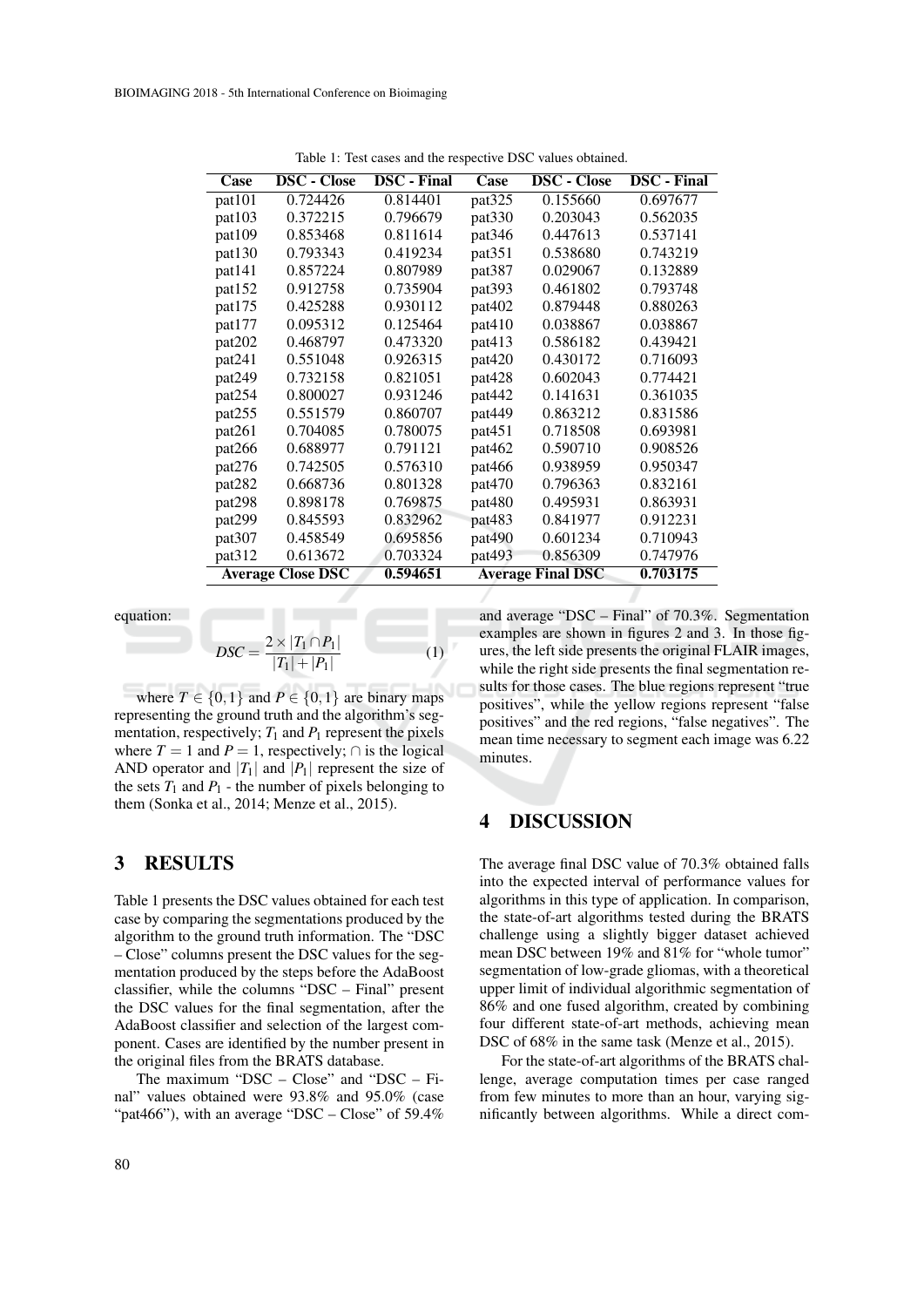

Figure 2: Segmentation example, case "pat466", DSC 95%.



Figure 3: Segmentation example, case "pat254", DSC 93%.

parison with our method is not possible, since the hardware used was different, it is worth noting the relatively small computational time of our method. Reduced run time is a valuable feature that should be pursued, but without forgetting to take into account the trade-off between computation time and segmentation quality, which is an important part of the process of designing a segmentation algorithm for CAD systems (Menze et al., 2015).

Our implementation of the genetic algorithm clustering method presents some differences from the original. Through our tests, it was observed that using a population of 10 individuals and two to five groups is sufficient to separate the pixels for the initial segmentation. Also, selecting between the minimum values of the clusters with higher mean intensities as threshold produces higher DSC values, as it allows

for more flexibility in the thresholding operation. In comparison, (Kole and Halder, 2012) used 30 individuals, selected tumor pixels from the cluster with highest mean intensity, and empirically selected the maximum number of groups for each image.

The percentage used for comparison between the tumor and brain area was found empirically. This comparison, together with the selection of the largest connected component, is useful in eliminating "false positives" that are created by tissues in the brain that present themselves in the original FLAIR image as high intensity regions, even though they are healthy.

In most cases, the AdaBoost classifier increased the quality of the segmentation, improving, on average, the DSC in about 10%. The choice of features – intensity and position in the slice – takes advantage of the fact that, while different tumor structures